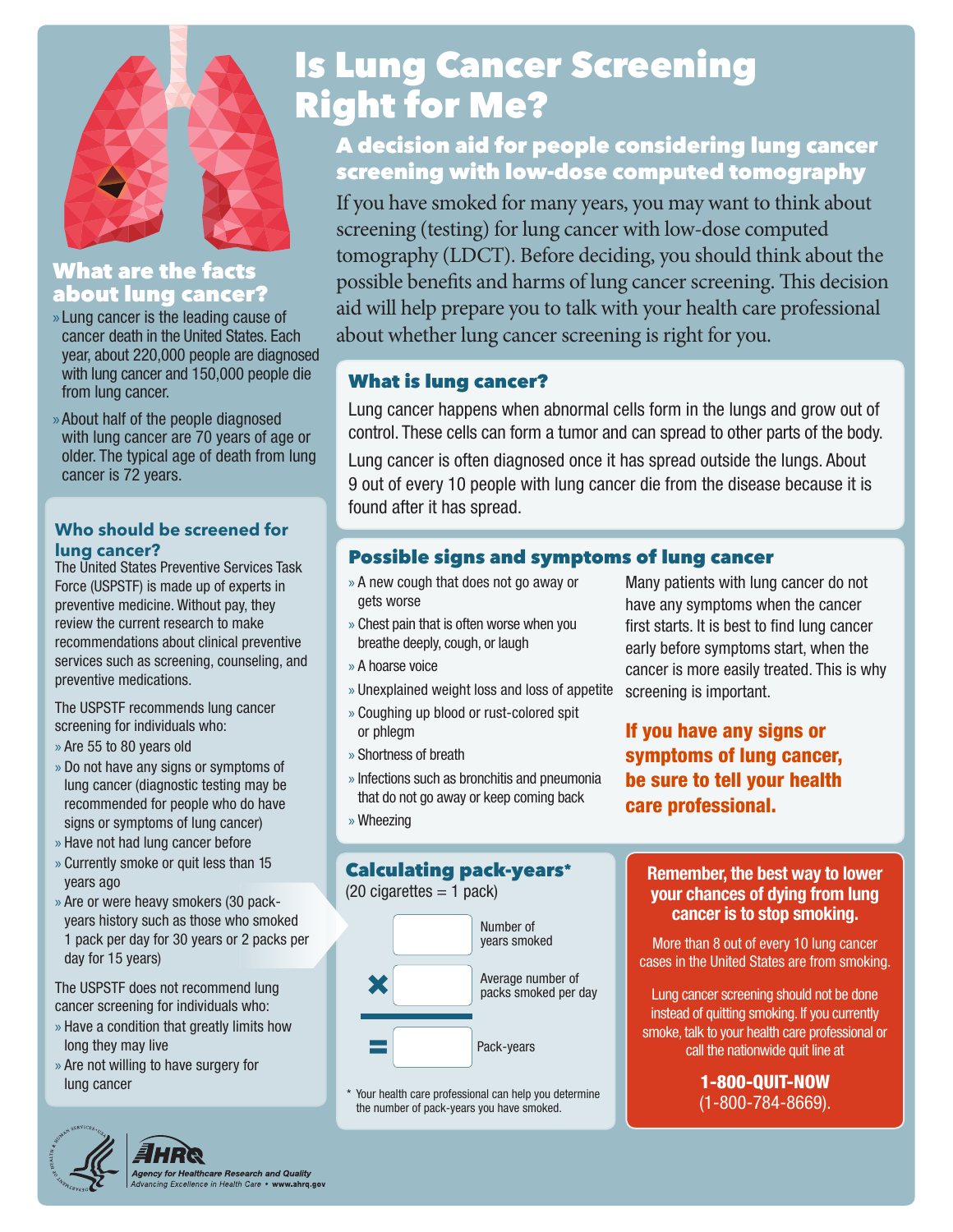# What are the possible benefits and harms of lung cancer screening with LDCT?\*

Out of 1,000 people screened

## BENEFIT: **Greater chance of not dying from lung cancer**

- »If 1,000 people are not screened with LDCT for lung cancer, **21 will die from lung cancer.**
- »If 1,000 people are screened with LDCT once a year for 3 years, **18 will die from lung cancer.**
- »This means that with LDCT screening, **3 fewer people will die from lung cancer.**

### BENEFIT: **Greater chance of not dying from any cause (not just lung cancer)**

- »If 1,000 people ar e not screened with LDCT for lung cancer, **75 will die from any cause.**
- »If 1,000 people are screened with LDCT once a year for 3 years, **70 will die from any cause.**
- »This means that with LDCT screening, **5 fewer people will die from all causes.**

### HARM: **False alarms and unneeded additional testing**

A false alarm happens when a person has a positive screening test but does not actually have lung cancer.

- »If 1,000 people are screened every year for 3 years, about **356 will have a false alarm.**
- »Of these 356 people with a false alarm, **18 will have an invasive procedure** such as a biopsy (a tiny piece of lung tissue is removed to test for cancer).
- »Of these 18 people, **less than 1 will have a major complication** as a result of the procedure, such as bleeding in the lung, a collapsed lung, or an infection.

If you have a positive screening test, but your followup imaging tests and biopsy do not show cancer, you could still get lung cancer in the future. So it is important for you and your health care professional to discuss lung cancer screening every year.

| <u>vith LD</u> CT for lung cancer:                                                                                                                                                                                                                                                                                                                                                                                                                                                                       |  |  |  |  |  |  |
|----------------------------------------------------------------------------------------------------------------------------------------------------------------------------------------------------------------------------------------------------------------------------------------------------------------------------------------------------------------------------------------------------------------------------------------------------------------------------------------------------------|--|--|--|--|--|--|
| 3 lung cancer deaths will be prevented.                                                                                                                                                                                                                                                                                                                                                                                                                                                                  |  |  |  |  |  |  |
| 18 people will die of lung cancer.                                                                                                                                                                                                                                                                                                                                                                                                                                                                       |  |  |  |  |  |  |
| <b>AAAAAAA</b><br>2222<br>$\blacktriangle$<br>$\blacktriangle$<br>Ŀ<br>$\blacktriangle$                                                                                                                                                                                                                                                                                                                                                                                                                  |  |  |  |  |  |  |
| $\frac{11111}{11111}$                                                                                                                                                                                                                                                                                                                                                                                                                                                                                    |  |  |  |  |  |  |
|                                                                                                                                                                                                                                                                                                                                                                                                                                                                                                          |  |  |  |  |  |  |
|                                                                                                                                                                                                                                                                                                                                                                                                                                                                                                          |  |  |  |  |  |  |
| - 1 1 1 1<br>1 1 1 1                                                                                                                                                                                                                                                                                                                                                                                                                                                                                     |  |  |  |  |  |  |
| $\frac{1}{2}$                                                                                                                                                                                                                                                                                                                                                                                                                                                                                            |  |  |  |  |  |  |
| 222<br>2.2.2<br>$\Delta$<br>$\Delta$<br>$\Delta$<br>$\overline{A}$                                                                                                                                                                                                                                                                                                                                                                                                                                       |  |  |  |  |  |  |
|                                                                                                                                                                                                                                                                                                                                                                                                                                                                                                          |  |  |  |  |  |  |
|                                                                                                                                                                                                                                                                                                                                                                                                                                                                                                          |  |  |  |  |  |  |
|                                                                                                                                                                                                                                                                                                                                                                                                                                                                                                          |  |  |  |  |  |  |
| <b>AAAAAAAAAA</b><br><b>AAAAAAAA</b><br><b>AAAAAAAA</b><br><b>A A A A A A A A A</b><br><b><i>AAAAAAAA</i></b><br><b>AAAAAAAA</b><br><b>AAAAA</b>                                                                                                                                                                                                                                                                                                                                                         |  |  |  |  |  |  |
|                                                                                                                                                                                                                                                                                                                                                                                                                                                                                                          |  |  |  |  |  |  |
| <b>TIT</b><br>$\bar{\mathbf{z}}$<br>$\mathbf{\Xi}$<br>$\overline{11}$<br>$\overline{\mathbf{A}}$<br>Ā<br>$\overline{\textbf{z}}$<br>$\overline{\mathbf{z}}$<br>$\overline{\mathbf{A}}$<br>Ā<br>Ä                                                                                                                                                                                                                                                                                                         |  |  |  |  |  |  |
|                                                                                                                                                                                                                                                                                                                                                                                                                                                                                                          |  |  |  |  |  |  |
|                                                                                                                                                                                                                                                                                                                                                                                                                                                                                                          |  |  |  |  |  |  |
|                                                                                                                                                                                                                                                                                                                                                                                                                                                                                                          |  |  |  |  |  |  |
| <b>AAAAAAAA</b>                                                                                                                                                                                                                                                                                                                                                                                                                                                                                          |  |  |  |  |  |  |
|                                                                                                                                                                                                                                                                                                                                                                                                                                                                                                          |  |  |  |  |  |  |
|                                                                                                                                                                                                                                                                                                                                                                                                                                                                                                          |  |  |  |  |  |  |
| ī                                                                                                                                                                                                                                                                                                                                                                                                                                                                                                        |  |  |  |  |  |  |
| **********<br>*********<br>********<br>$\frac{2}{2}$                                                                                                                                                                                                                                                                                                                                                                                                                                                     |  |  |  |  |  |  |
| $\begin{smallmatrix} \textbf{1} & \textbf{2} & \textbf{3} & \textbf{4} & \textbf{5} & \textbf{5} & \textbf{6} \\ \textbf{2} & \textbf{3} & \textbf{4} & \textbf{5} & \textbf{5} & \textbf{5} & \textbf{6} \\ \textbf{3} & \textbf{4} & \textbf{5} & \textbf{5} & \textbf{5} & \textbf{5} & \textbf{5} & \textbf{6} \\ \textbf{4} & \textbf{5} & \textbf{5} & \textbf{5} & \textbf{5} & \textbf{5} & \textbf{5} & \textbf{5} & \textbf{6$<br>111111111<br>$\overline{\textbf{z}}$<br>$\overline{\bullet}$ |  |  |  |  |  |  |
| ▲<br>ዹ<br>2<br>Ā                                                                                                                                                                                                                                                                                                                                                                                                                                                                                         |  |  |  |  |  |  |
| ▴<br>۷<br><b>AAAAAAAA</b><br>▲<br>▴<br>$\overline{\textbf{A}}$                                                                                                                                                                                                                                                                                                                                                                                                                                           |  |  |  |  |  |  |
| <b>AAAAAAAA</b><br>é<br>$\overline{\bullet}$                                                                                                                                                                                                                                                                                                                                                                                                                                                             |  |  |  |  |  |  |
| 11111111<br>┻<br>$\blacktriangle$<br>Ä<br>$\blacktriangle$                                                                                                                                                                                                                                                                                                                                                                                                                                               |  |  |  |  |  |  |
| <b>AAAAAAAAA</b><br>$\frac{2}{2}$<br><b>AAAAAAAAA</b><br>┻                                                                                                                                                                                                                                                                                                                                                                                                                                               |  |  |  |  |  |  |
| ▲<br><b>AAAAAAAAA</b><br><b>AAAAAAAA</b><br>ዹ                                                                                                                                                                                                                                                                                                                                                                                                                                                            |  |  |  |  |  |  |
| $\frac{2}{2}$<br><b>AAAAAA</b><br>$\blacktriangle$<br>▲<br>Δ                                                                                                                                                                                                                                                                                                                                                                                                                                             |  |  |  |  |  |  |
| $\blacktriangle$<br>$\overline{\mathbf{A}}$                                                                                                                                                                                                                                                                                                                                                                                                                                                              |  |  |  |  |  |  |
| $\frac{2}{2}$<br><b>AAAAAA</b><br>$\blacktriangle$<br>$\blacktriangle$<br>$\blacktriangle$<br>ρ                                                                                                                                                                                                                                                                                                                                                                                                          |  |  |  |  |  |  |
| 1111111<br>11111111<br>11111111<br>=======<br>=======<br>========<br>ق<br>22                                                                                                                                                                                                                                                                                                                                                                                                                             |  |  |  |  |  |  |
| 356 people will get a "false alarm."                                                                                                                                                                                                                                                                                                                                                                                                                                                                     |  |  |  |  |  |  |
| 18 of the people who get a "false alarm" will                                                                                                                                                                                                                                                                                                                                                                                                                                                            |  |  |  |  |  |  |
| have an invasive procedure like a biopsy.                                                                                                                                                                                                                                                                                                                                                                                                                                                                |  |  |  |  |  |  |
| Less than 1 of the 18 people who have an                                                                                                                                                                                                                                                                                                                                                                                                                                                                 |  |  |  |  |  |  |
| invasive procedure will have a major                                                                                                                                                                                                                                                                                                                                                                                                                                                                     |  |  |  |  |  |  |
| complication (e.g., infection, bleeding in lung.                                                                                                                                                                                                                                                                                                                                                                                                                                                         |  |  |  |  |  |  |

complication (e.g., infection, bleeding in lung, collapsed lung).

**The benefits of lung cancer screening** may be greater if your lung cancer risk is higher. For example, current smokers who smoke more than one pack a day have a higher risk for lung cancer than smokers who quit 10 years ago.

Out of 1,000 people *not* screened with LDCT for lung cancer:

21 people will die of lung cancer.

|                                                                                                                                 | ************                                                                                                      |
|---------------------------------------------------------------------------------------------------------------------------------|-------------------------------------------------------------------------------------------------------------------|
|                                                                                                                                 |                                                                                                                   |
|                                                                                                                                 | ø,                                                                                                                |
|                                                                                                                                 | IIIIIIII<br>1111111111<br>111111111<br>g                                                                          |
| 2222<br>2222<br>$\blacktriangle$                                                                                                | ŗ.                                                                                                                |
| $\blacktriangle$<br><b>AAAAAA</b><br>$\overline{11}$<br>호                                                                       | <b>AAAAAAA</b><br>A<br>$\Delta$                                                                                   |
|                                                                                                                                 |                                                                                                                   |
| ۔<br>ح<br>د<br>22222<br>Δ<br>ک<br>$\blacktriangle$                                                                              | p                                                                                                                 |
| ß<br><b><i><u>AAAAA</u></i></b><br>Ø<br>Δ<br>$\Delta$                                                                           |                                                                                                                   |
|                                                                                                                                 |                                                                                                                   |
|                                                                                                                                 |                                                                                                                   |
|                                                                                                                                 |                                                                                                                   |
| ***********<br>***********<br>***********                                                                                       |                                                                                                                   |
|                                                                                                                                 |                                                                                                                   |
|                                                                                                                                 |                                                                                                                   |
|                                                                                                                                 |                                                                                                                   |
| $\overline{\mathbf{A}}$<br>2222<br>$\overline{\mathbf{A}}$<br>ءَ<br>22                                                          |                                                                                                                   |
| Â<br>$\overline{\mathbf{A}}$<br>2222<br>22<br>$\Delta$<br>Ā                                                                     | <b>AAAAAA</b><br>$\Delta$<br>$\blacktriangle$<br>A                                                                |
| p<br>Â<br>د<br>$222$<br>$\blacktriangle$<br>فرا<br>$\blacktriangle$<br>$\blacktriangle$                                         | 22<br>É<br>Ø<br>$\Delta$<br>$\Delta$                                                                              |
|                                                                                                                                 | 111111                                                                                                            |
| ٨<br>$\Delta$<br>Ā<br><b>LAIL</b><br>2.2<br>3                                                                                   | Δ<br>$\blacktriangle$<br>$\overline{\mathbf{A}}$<br>٤                                                             |
|                                                                                                                                 | 1111111111                                                                                                        |
|                                                                                                                                 |                                                                                                                   |
|                                                                                                                                 |                                                                                                                   |
|                                                                                                                                 |                                                                                                                   |
|                                                                                                                                 |                                                                                                                   |
|                                                                                                                                 |                                                                                                                   |
|                                                                                                                                 |                                                                                                                   |
| $\blacktriangle$<br>2222<br>三三<br>$\overline{22}$                                                                               |                                                                                                                   |
| $\overline{\mathbf{A}}$<br>Ā<br>$\Delta$<br><b>AAAAAA</b><br>$\mathbf{A}$                                                       | <b>AAAAAA</b><br>$\overline{2}$<br>Ä<br>$\overline{\mathbf{A}}$                                                   |
| ¢<br>É<br>p<br>p<br>p<br>2.2<br>$\Delta$<br>p<br>$\blacktriangle$                                                               | $\blacktriangle$<br>$\blacktriangle$<br>p<br>$\Delta$<br>p<br>$\blacktriangle$<br>p<br>Ø<br>A<br>$\blacktriangle$ |
| $\Delta$<br>Â<br>Ø<br>2222<br>2.2<br>وً                                                                                         | د<br>2222<br>Ø<br>ی<br>22<br>호                                                                                    |
|                                                                                                                                 | <b><i>AAAAAAAA</i></b><br>$\blacktriangle$                                                                        |
| ____________<br><i>111111111</i>                                                                                                | **********                                                                                                        |
|                                                                                                                                 |                                                                                                                   |
|                                                                                                                                 |                                                                                                                   |
|                                                                                                                                 |                                                                                                                   |
|                                                                                                                                 |                                                                                                                   |
|                                                                                                                                 |                                                                                                                   |
|                                                                                                                                 |                                                                                                                   |
| 2222<br>22<br>$\hat{\mathbf{z}}$<br>2.2                                                                                         |                                                                                                                   |
| $\overline{\textbf{A}}$<br>Â<br><b>AAAAAA</b><br>$\Delta$<br>$\Delta$                                                           | <b>AAAAAAA</b><br>Â<br>$\blacktriangle$                                                                           |
| ۔<br>ح<br>Â<br>$\vec{\mathsf{P}}$<br>$\mathbf{A}^{\dagger}$<br>$\Delta$<br>Ø<br>$\overline{\mathbf{P}}$<br>$\Delta$<br>$\Delta$ | ا<br>ج<br>د<br>$\blacktriangle$<br>222<br>ءَ<br>د<br>$\blacktriangle$<br>د                                        |
| Ä<br>2222<br>22<br>Ā<br>Ā<br>$\blacktriangle$                                                                                   | Ä<br>22222<br>$\overline{\mathbf{A}}$<br>Ā<br>$\blacktriangle$<br>Ā                                               |
| ***********                                                                                                                     | 1111111111<br>1111111111                                                                                          |
|                                                                                                                                 |                                                                                                                   |
|                                                                                                                                 |                                                                                                                   |
| ***********<br>***********<br>************                                                                                      |                                                                                                                   |
|                                                                                                                                 |                                                                                                                   |
|                                                                                                                                 |                                                                                                                   |
|                                                                                                                                 |                                                                                                                   |
| 2222<br>$\overline{\mathbf{A}}$<br>2222                                                                                         |                                                                                                                   |
| $\overline{\mathbf{A}}$<br>٨<br>$\Delta$<br>111111<br>$\Delta$                                                                  | 222222<br>ā<br>م<br>$\Delta$<br>$\Delta$                                                                          |
| p<br>p<br>p<br>p<br>É                                                                                                           | Ø<br>د                                                                                                            |
| 1111111<br>$\overline{\mathbf{A}}$                                                                                              | فوا<br>A<br>$\blacktriangle$<br>p                                                                                 |
| د<br>د ا<br>Â                                                                                                                   | ۷<br>$\Delta$                                                                                                     |
| <b>AAAAAA</b><br>ہ<br>ج<br>$\overline{\mathbf{2}}$<br>$\Delta$<br>ρ                                                             | $\blacktriangle$<br>Ā                                                                                             |
| ä<br>$\bullet$<br>ä<br>o.                                                                                                       | $\bullet$<br>ä<br>ò.<br>$\bullet$<br>$\bullet$<br>Ä<br>Ω                                                          |

\* For people screened once a year for 3 years and followed for an average of 6.5 years. This information applies to people who are at high risk of lung cancer because of their smoking history and age.

**The harms of lung cancer screening** may be greater if you have other health problems, such as heart disease or severe lung disease like asthma or chronic obstructive pulmonary disease (COPD). The risk of problems from biopsies may be higher in these people.

# **What is lung cancer screening with low-dose computed tomography?**

During an LDCT scan, you lie on a table and an x-ray machine uses a low dose (amount) of radiation to make detailed images of your lungs. The scan only takes a few minutes and is not painful.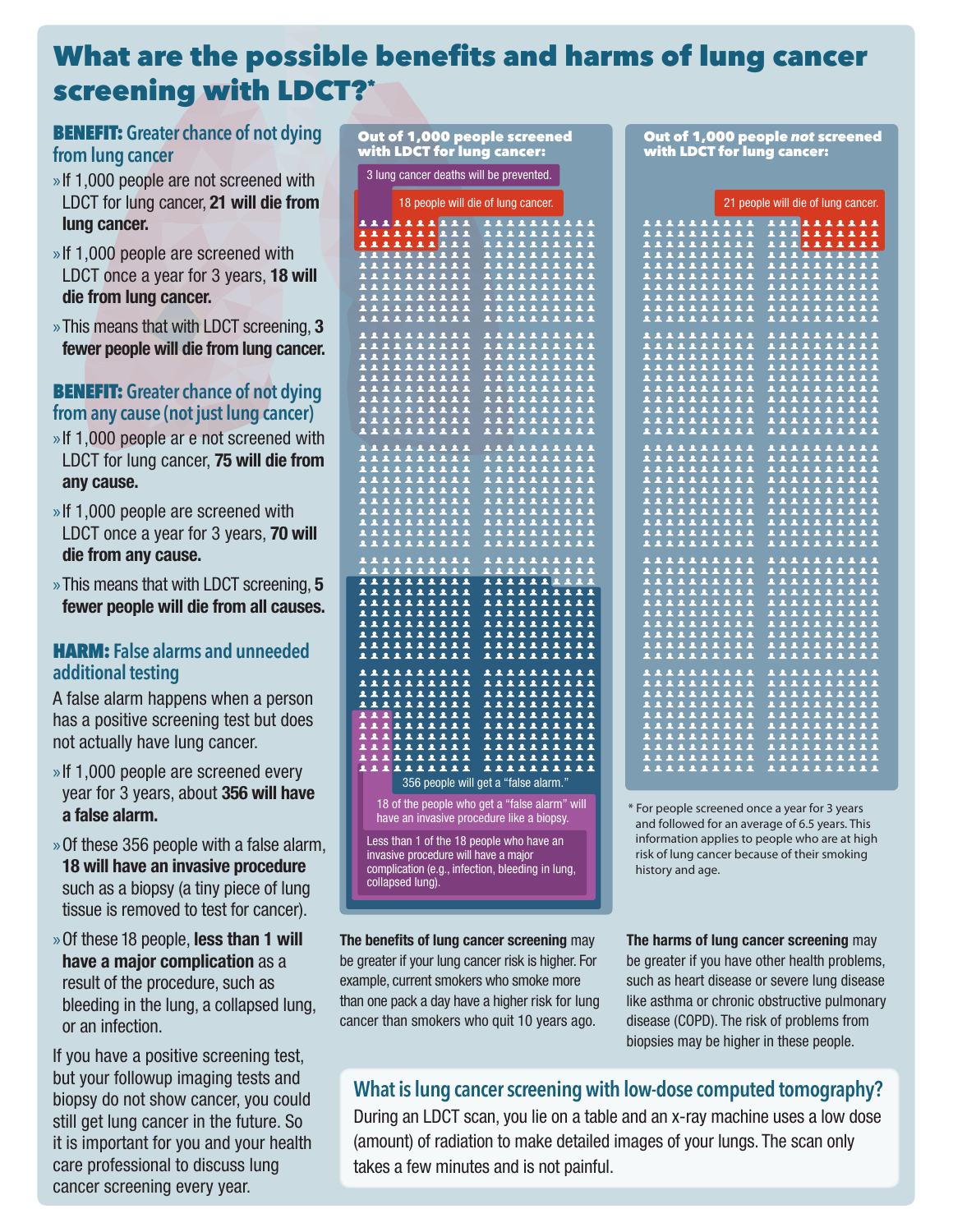### HARM: **Overdiagnosis**

Lung cancer screening may find a lung cancer that would not have ever caused symptoms or harmed the patient in his or her lifetime if the cancer had not been found. This could lead to treatment of people who do not really need treatment. At the time of diagnosis, there is no way for health care professionals to know if the lung cancer will cause health problems over a lifetime. For this reason, almost all people who are diagnosed with lung cancer are treated.

Researchers found that out of every 10 people diagnosed with lung cancer after an LDCT scan, about 1 to 2 of those people are treated for cancer that likely never would have harmed them.

### HARM: **Radiation exposure**

Exposure to radiation increases a person's chance of developing cancer. LDCT screening for lung cancer exposes a person to radiation. If the screening test is positive, additional testing may involve higher doses of radiation. Researchers do not know how being exposed to radiation from LDCT scans and additional diagnostic imaging tests may affect people. The figure below shows the amount of radiation from one LDCT scan compared with other sources of radiation.



### COMPARING SOURCES OF RADIATION

mSV=millisievert, a measure of the amount of radiation absorbed by the body.

### **Finding other things that are not lung cancer**

Screening can find heart disease or thickened tissue in the lungs from scarring. Researchers do not know the possible benefits or harms of finding other things about your health through lung cancer screening.

### **What is the difference between screening and diagnostic testing?**

Screening is a medical term for testing to find a disease *before it causes any symptoms or problems*. Lung cancer screening is done to find lung cancer before it has spread.

**Diagnostic testing** is not the same as screening. Diagnostic testing is done when someone has signs or symptoms of lung cancer or when a screening test finds something that looks like cancer. In both cases, there is a higher chance the person has lung cancer, and additional testing is done to get a final diagnosis. It is different from screening because it can involve scans with higher amounts of radiation, other tests to look at the lungs, and taking samples of lung tissue.